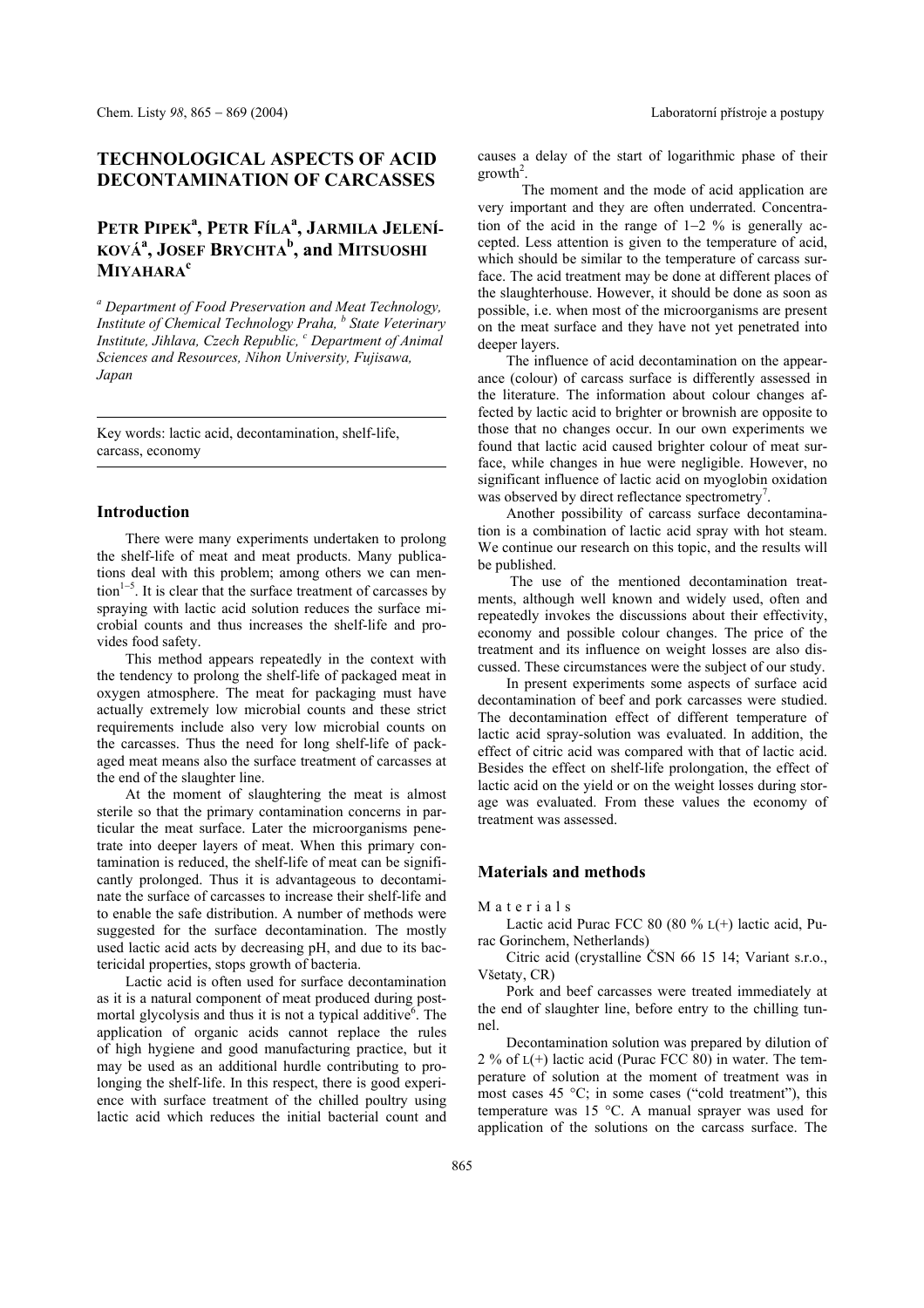application of a 2% solution of citric acid was carried out in the same way. Warm tap water (40 °C) was always used as control.

All additives were applied immediately at the end of the slaughter line. Then the carcasses were chilled in an air tunnel and stored at about +3°C.

#### Methods

The total counts of mesophilic microorganisms were determined according to the ČSN ISO 4833 standard. Every 10 g of sample was homogenised with 100 g of physiological solution and diluted following the expected microbial counts. The amount of 1 ml of diluted sample was placed on Petri dishes and covered with 15 ml of PCA (temperature 40−45 °C). After mixing, the Petri dishes were stored at 37 °C. After 24 or 48 h of cultivation, the total counts were related to 1 g of the sample.

The total counts of psychrophilic microorganisms were determined in the same way, only cultivation was carried out on the PCA for 72 h at 15 °C (ČSN ISO 560100 standard).

Weight losses were determined using a hanging balance Mettler Toledo ID5 MultiRange and Mettler Toledo ID7. The carcasses were weighed immediately after decontamination (30 min post mortem), after rapid cooling (3 h post mortem) and after 24 h and 48 h of cold storage.

 The economical evaluation consisted in the evaluation of mass balance during rapid cooling and subsequent cold storage and a comparison of the yield with material costs for lactic acid treatment.

## **Results and discussion**

 The results of experiments show that the application of lactic acid on the carcasse surface is effective on industrial scale. In all cases the application of organic acids inhibited the growth of microorganisms on the surface of carcasses and the shelf-life was prolonged.

It is generally recommended to prefer warm solutions of lactic acid for the carcass decontamination. We tested the temperature decrease during the application and we were able to find that the drops of lactic acid solution at the moment when they fall on the carcass surface are up to 10 °C cooler than the original solution. We ascribe this temperature decrease partly to the heat exchange between drops and surrounding air and partly to evaporation of water from drops, which have a relatively high surface. Thus the temperature of drops of about 35−40 °C on the meat surface corresponds to the temperature of 45 °C of the original solution.

A comparison of the two solution temperatures was carried out in order to find out whether the solution temperature has any effect on the microbial counts on the carcass surface. It was proved (see Fig. 1 and 2) that the effect of lactic acid is higher, if its solution is warm  $(45 \degree C)$ in comparison with the cold solution  $(15 \degree C)$ . The effect was higher with pork carcasses (Fig.1) than with beef car-



Fig. 1. **Effect of decontamination using lactic acid spray on the total counts of psychrophilic microorganisms on pork carcass surface;** control,  $\Box$  lactic acid 15 °C,  $\Box$  lactic acid 45 °C



Fig. 2. **Effect of decontamination using lactic acid spray on the total counts of psychrophilic microorganisms on beef carcass surface;** control,  $\Box$  lactic acid 15 °C,  $\Box$  lactic acid 45 °C

casses (Fig. 2). In the case of the carcasses that were decontaminated with warm lactic acid solutions, the lag phases were prolonged by one day; during following days of cold storage, the differences decreased.

Although the decontamination of carcass surface by lactic acid treatment shows in all cases a positive effect on the decrease in microbial counts and thus on the shelf life, this was not the main goal of the investigation. The aim of this investigation was to assess whether this beneficial decontamination process negatively affects the economy of production, in other words, whether it increases weight losses during cooling and subsequent cold storage of carcasses.

It was proved that the weight losses during cold storage were surprisingly lower in lactic acid-treated carcasses in comparison with control samples sprayed with water. The explanation of this effect can be found in changes of protein structure on the surface. The lactic acid treatment probably induces denaturation of the proteins on the sur-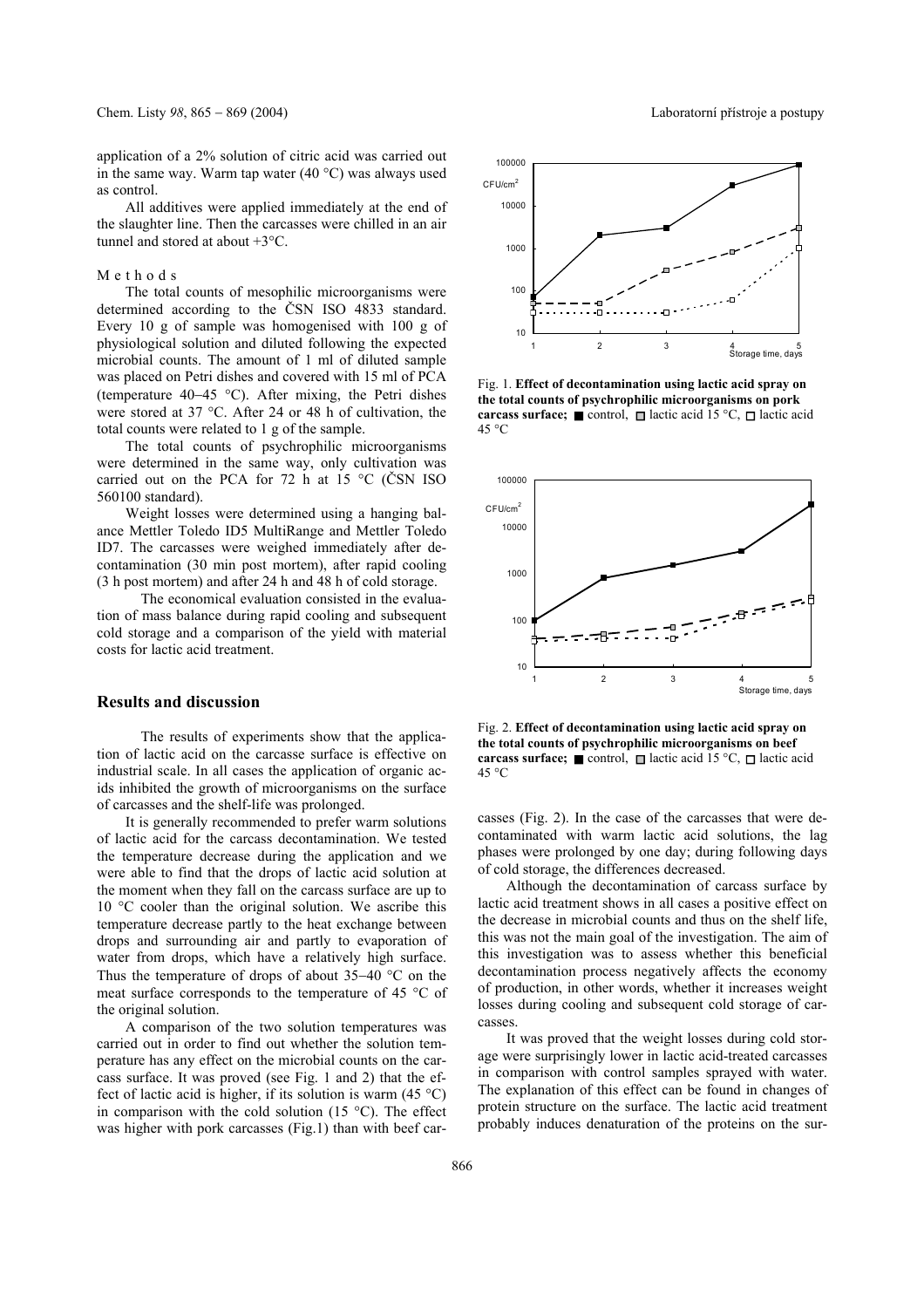#### Table I

Effect of temperature of lactic acid solution on the weight losses of pork carcasses

|                             |      | Weight losses $[\%]$ | Total |      |      |
|-----------------------------|------|----------------------|-------|------|------|
|                             |      | 1 h                  | 24 h  | 48 h |      |
| Control                     |      | 1.05                 | 1.43  | 0.62 | 3.10 |
|                             | s.d. | 010                  | 0.09  | 0.08 | 0.13 |
| Lactic acid 45 $\degree$ C  |      | 0.88                 | 1.07  | 0.47 | 2.43 |
|                             | s.d. | 012                  | 0.02  | 0.06 | 0.14 |
| Lactic acid 15 $^{\circ}$ C |      | 0.51                 | 1.12  | 0.48 | 2.13 |
|                             | s.d. | 0.13                 | 0.03  | 0.05 | 0.14 |

Table II

Effect of temperature of lactic acid solution on the weight losses of beef carcasses

|                            |      | Weight losses $[\%]$ | Total |      |      |
|----------------------------|------|----------------------|-------|------|------|
|                            |      | 1 h                  | 24 h  | 48 h |      |
| Control                    |      | 0.56                 | 1.07  | 0.51 | 2.14 |
|                            | s.d. | 0.04                 | 0.05  | 0.06 | 0.11 |
| Lactic acid 45 $\degree$ C |      | 0.22                 | 0.72  | 0.59 | 1.52 |
|                            | s.d. | 0.02                 | 0.04  | 0.04 | 0.10 |
| Lactic acid $15^{\circ}$ C |      | 0.33                 | 0.95  | 0.51 | 1.78 |
|                            | s.d. | 0.02                 | 0.04  | 0.04 | 0.02 |

face and leads to pore closure; evaporation of water from the meat surface is reduced. The differences in weight losses between lactic acid-treated carcasses and controls were  $0.6-1.0$  % in the case of pork (see Table I – last column) and 0.3−0.6 % in the case of beef carcasses (see Table  $II$  – last column). These differences are related to different tissues on the carcasse surface. Whereas in beef carcass the muscle tissue prevails, the surface of pork halfcarcass is covered by skin. Differences in weight losses caused by lactic acid (different temperatures) during cooling, cold storage (first 24 and 48 h) and total counts are also evident from Figs. 3 and 4. The influence of lactic acid in comparison with citric acid is evident from Figs. 5 and 6 and from Tables III and IV.

Because of reduced weight losses after cooling and subsequent storage, the costs for decontamination treatment are compensated; moreover, the application of an organic acid resulted in economic profit (see Tables V and VI).

Economy of the use of decontamination treatment



Fig. 3. **Effect of temperature of the lactic acid solution on the**  weight losses (pork carcasses);  $\Box$  48 h,  $\Box$  24 h,  $\Box$  1 h



Fig. 4. **Effect of temperature of the lactic acid solution on the**  weight losses (beef carcasses);  $\Box$  48 h,  $\Box$  24 h,  $\Box$  1 h

Table III Effect of acid solution on the weight losses of pork carcasses

|                            |      | Weight losses $[\%]$ | Total |      |
|----------------------------|------|----------------------|-------|------|
|                            |      | 1 <sub>h</sub>       | 24h   |      |
| Control                    |      | 0.64                 | 1.35  | 1.98 |
|                            | s.d. | 011                  | 0.12  | 0.16 |
| Lactic acid 45 $\degree$ C |      | 0.43                 | 1.09  | 1.59 |
|                            | s.d. | 0.08                 | 0.12  | 0.14 |
| Citric acid                |      | 0.52                 | 1.21  | 1.73 |
|                            | s.d. | 0.08                 | 0.09  | 0.14 |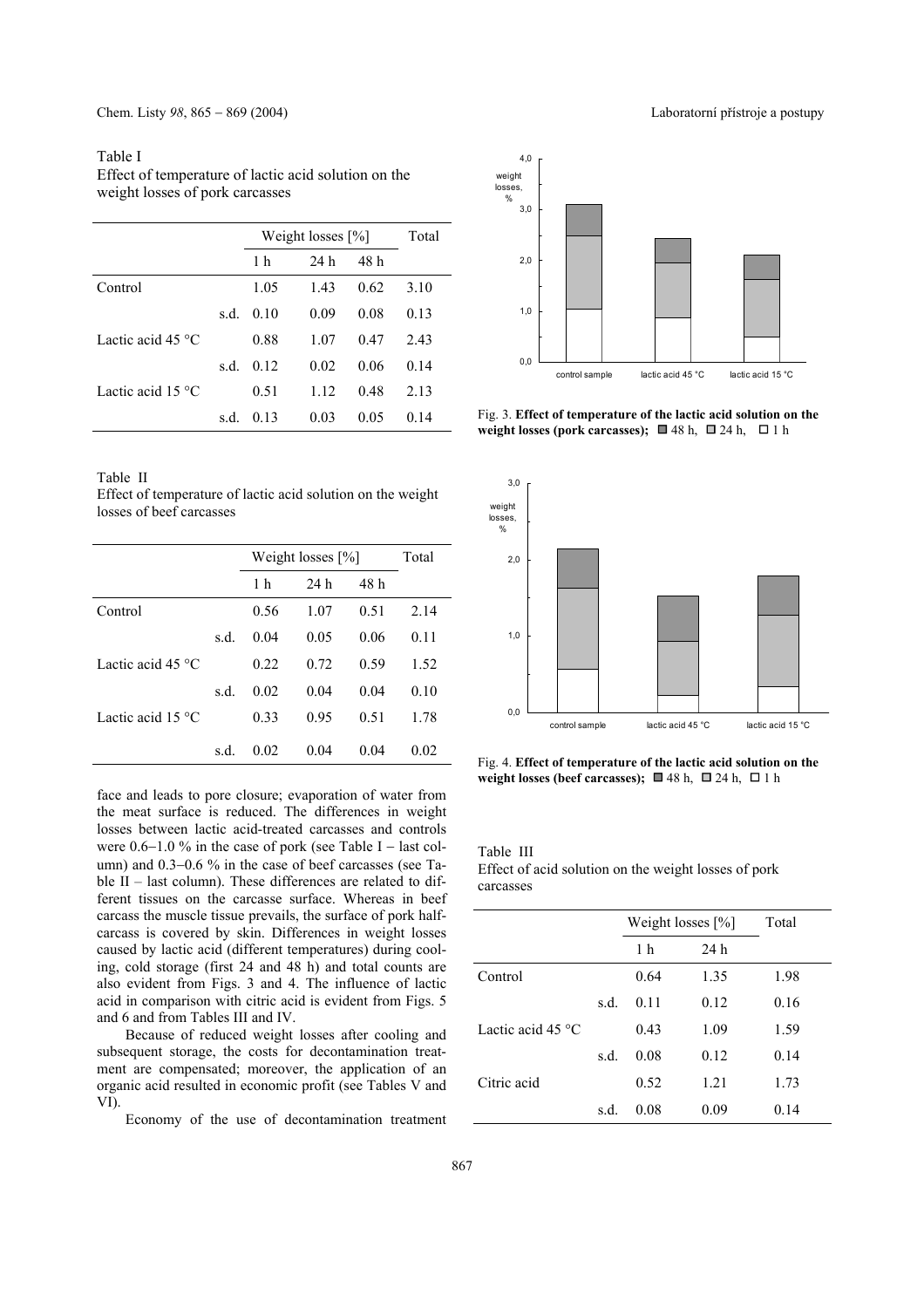Table IV Effect of acid solution on the weight losses of beef carcasses

|                            |      | Weight losses $[\%]$ | Total |      |
|----------------------------|------|----------------------|-------|------|
|                            |      | 1 <sub>h</sub>       | 24 h  |      |
| Control                    |      | 0.49                 | 0.95  | 1.45 |
|                            | s.d. | 0.04                 | 0.05  | 0.06 |
| Lactic acid 45 $\degree$ C |      | 0.31                 | 0.93  | 1.24 |
|                            | s.d. | 0.04                 | 0.04  | 0.04 |
| Citric acid                |      | 0.31                 | 1.00  | 1.32 |
|                            | s.d. | 0.03                 | 0.04  | 0.03 |
|                            |      |                      |       |      |

involves several aspects. Indirect effect (hardly identifiable) consists in the reduction of meat damage caused by spoilage. Enforcement is easy, because it leads to an increase in turnover. The occurrence of spoilage including health and subsequently legal consequences is limited.

To calculate the direct effect, it is necessary to take into account the costs for the used substance (lactic acid), depreciation of a sprinkling device and also the effect of spraying on the weight losses during cooling and cold storage. In this sense the particular data were missing.

It was shown that net costs are compensated by lowering weight losses during rapid chilling and cold storage of carcasses.

The lactic acid decreases weight losses during cooling and cold storage (see above). The differences in restriction of weight losses may be ascribed to the kind of acid and its temperature. Lactic acid decreased weight losses more than citric acid, even the same concentrations of the acids were used. Using a warm (45 °C) solution of lactic acid, lower weight losses are evident than if a cool (15 °C) solution was used. It is possible to assume that spraying by lactic acid invokes surface changes (protein denaturation, change of dissociation of functional groups), which lead to

Table V

|                | Costs calculation for decontamination of pork carcasses |                |                |                |                |                   |        |             |               |           |  |  |
|----------------|---------------------------------------------------------|----------------|----------------|----------------|----------------|-------------------|--------|-------------|---------------|-----------|--|--|
|                | Carcass                                                 | Carcass        | Solution       | Total          | Weight         | Final price [CZK] |        |             | Savings [CZK] |           |  |  |
|                | weight<br>[kg]                                          | price<br>[CZK] | price<br>[CZK] | price<br>[CZK] | loss<br>$[\%]$ | per carcass       | per kg | per carcass | per kg        | per year  |  |  |
| Control        | 80                                                      | 4000           | 0.00           | 4000.00        | 1,98           | 4080.80           | 51,01  |             |               |           |  |  |
| Lactic<br>acid | 80                                                      | 4000           | 1.00           | 4001.00        | 1.59           | 4065,64           | 50,82  | 15,16       | 0.19          |           |  |  |
| Citric<br>acid | 80                                                      | 4000           | 0.36           | 4000,36        | 1.73           | 4070,78           | 50,88  | 10,02       | 0,13          | 2 000 000 |  |  |

preconditions: 1000 pigs/day, 200 workday/year, carcass weight 80 kg, carcass price 4000 CZK



Fig. 5. **Effect of decontamination by the organic acids on the weight losses (pork carcasses);**  $\Box$  1 h,  $\Box$  24 h,  $\Box$  total



Fig. 6. **Effect of decontamination by the organic acids on the weight losses (beef carcasses);**  $\Box$  1 h,  $\Box$  24 h,  $\blacksquare$  total